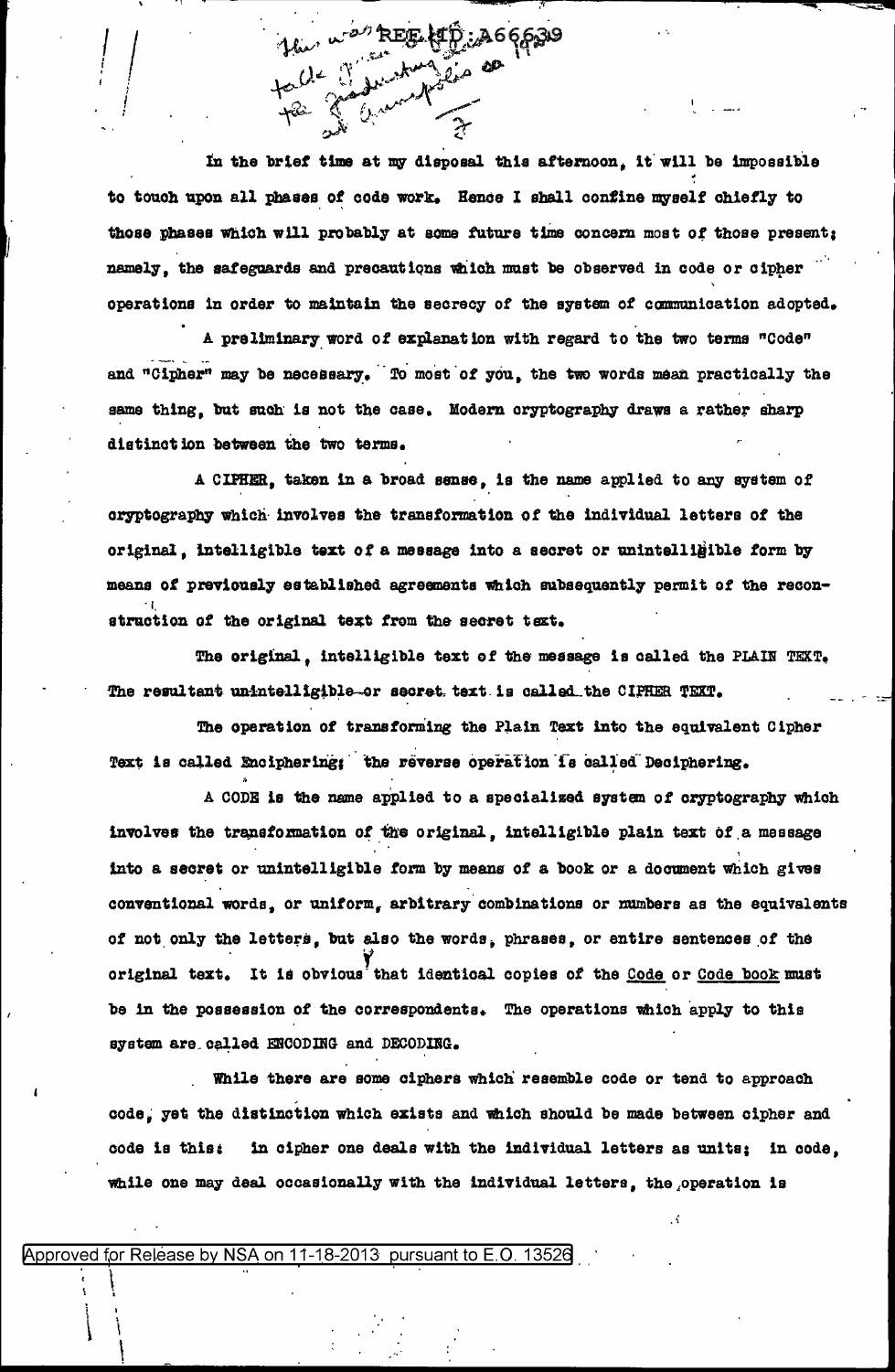principally concerned with the phrases or sentences taken as units.

When the code designations of the encoded words of a message are afterwards enciphered, of in other words, when a message is first encoded and then the code equivalents are enciphered, the result is called ENCIPHERED CODE. For example, if the code word for the phrase. "By order of the Commander-in-Chief" is POBAL. and if this code word is then enciphered into the form CITAX or into the number 17521, the latter is then known as enciphered code.

So far as I am aware, a system of secret communication which is absolutely impregnable against solution by the enemy and which at the same time is suited to the needs of naval, military, or diplomatic offices, is not known to the science of cryptography. I do not know how sufficiently to impress upon your minds the necessity for exercising the most rigid and painstaking care in the use of the codes or ciphers which may at some future time be entrusted to you. I have seen elaborate code and cipher systems rendered absolutely valueless through the carelessness and ignorance of one man. From the point of view of the Intelligence Department it seems to me that a man who flagrantly disregards or violates the rules and regulations laid down by the Code and Signal Section is as deserving of the extreme punishment for a breach of dicipline resulting in the actual or potential loss of life of his comrades as is the man who consciously betrays them by furnishing information to the enemy. Let me tell you of one instance which to my knowledge had disastrous consequences.

You will recall that in March 1918 the Germans launched their last and greatest offensive on the Western front. Careful preparations and provision had been made for nearly everything. On the day of the opening of the offensive an absolutely new type of code went into effect in every sector simultaneously on the whole front. Months of work by the allied intelligence departmentSupon the German trench code were rendered worthless at one stroke. We had to begin all over again and while the general situation on the whole battle front looked very dark, during those critical weeks, things looked especially dark to the members of the code and oipher section.

Among the very first messages, in the new code that were intercepted by our own Signal Corps was a set of three messages passing between two stations opposite the front held by the American forces. Here they are with

This solution was of vastly greater importance than is apparent on the face of the decoded message. The message itself meant, for us, at least nothing.  $\epsilon$ uto Even to this day I can only surmise what it meant. But the most important feature Haralzois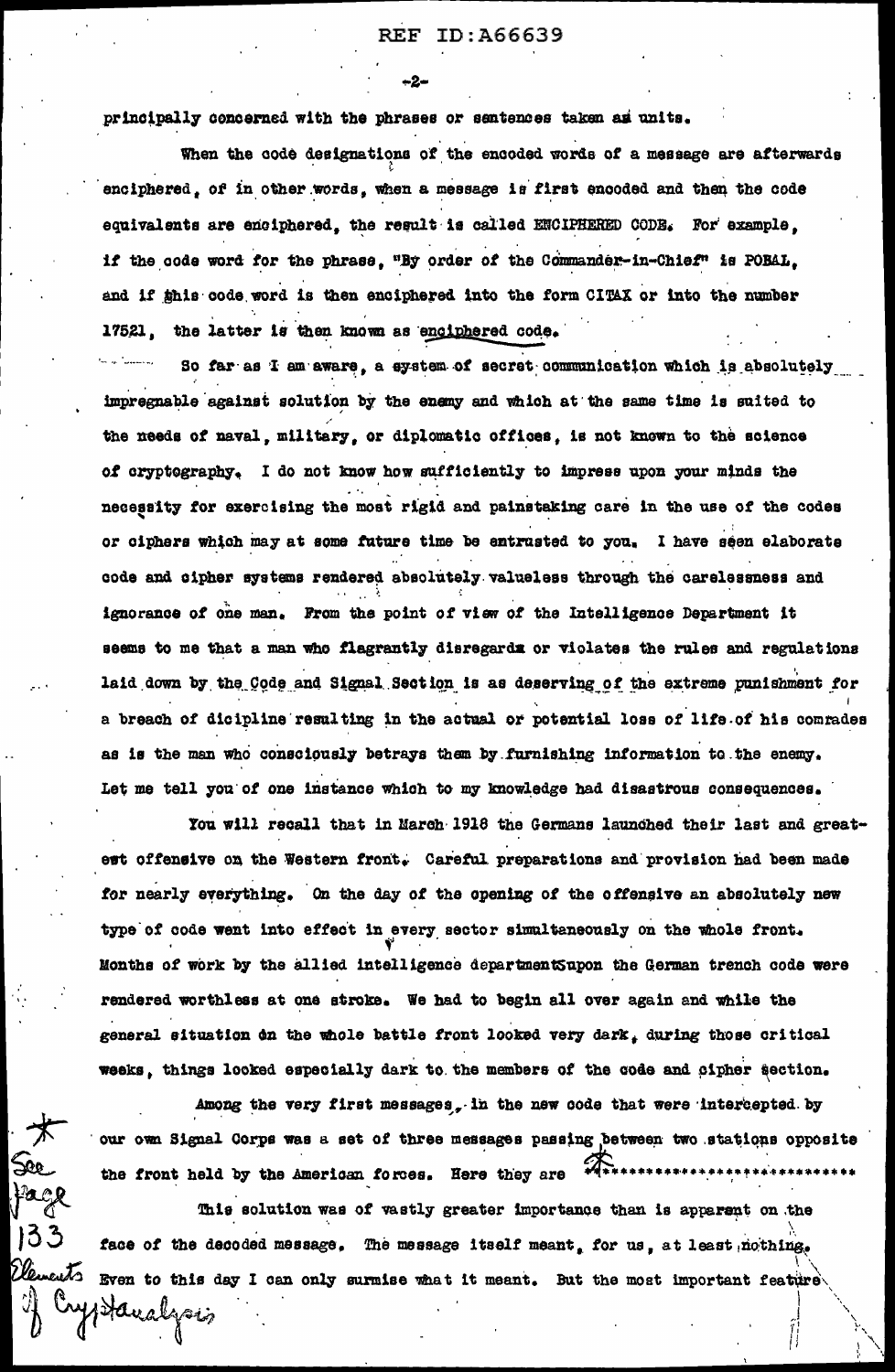## **REF ID:A66639**

of the message was that it at once gave definite clues with regard to the nature and mechanics of the new system, Certain features of the groups in this message led: to the making of some assumptions which were tested upon other messages; they proved to be correct. At one blow the whole new system fell like a house of cards.

I have said that this message meant nothing to us; it may have meant but very little more to the Germans between whom the message was exchanged. But this message led to the breaking of the whole code. Cartainly the German operator would not have committed this inexcusable blunder had the message even of great tactical importance. But for the code solver all messages are of equal importance - and most often the messages of least consequence as regards the tactical situation, yield the most far reaching results, and are therefore the most disastrous as far as maintaining the secrecy of the code is concerned. (Practice messages)

I might add that to complete the dramatic situation resultant upon the ል ຜ solution of this first message, the news, together with the date, was sent to the وضعط جمعا general head quarters of our allies by special aeroplane because at that time direct cluse telegraphic communication between the American and the other code offices had not yet been extablished.

**Contract** 

How many of his comrades lost their lives as a direct result of this one German's blunder, no one can say. He was guilty of violating one of the most important rules of code work, namely, a message once transmitted in code or cipher must NEVER be repeated in any other form whatsoever.

If it must be repeated because of produilation or garbles, an exact duplicate of the original code or cipher text must be sent. If after several repriitions the message is still unintelligible, because of a failure on the part of the receiving station to be in possession of the necessary data for decodement, then it may be necessary to transmit the message in another form. Whatever this second form be, it. should bear no resemblance whatsoever to the first message as regards internal form of the plain text which has been encoded or enciphered. In other words, the plain text of the original message must be altered in form to the greatest extent possible, consistent with the intent and meaning of the message. This process of altering the plain contents of a message for the purpose of changing its form, without material change in meaning, so that a close comparison between the plain text and its equivalent code or oipher text will be impossible, is called PARAPHRASING. I shall refer to it later. As far as possible no information should ever be given in any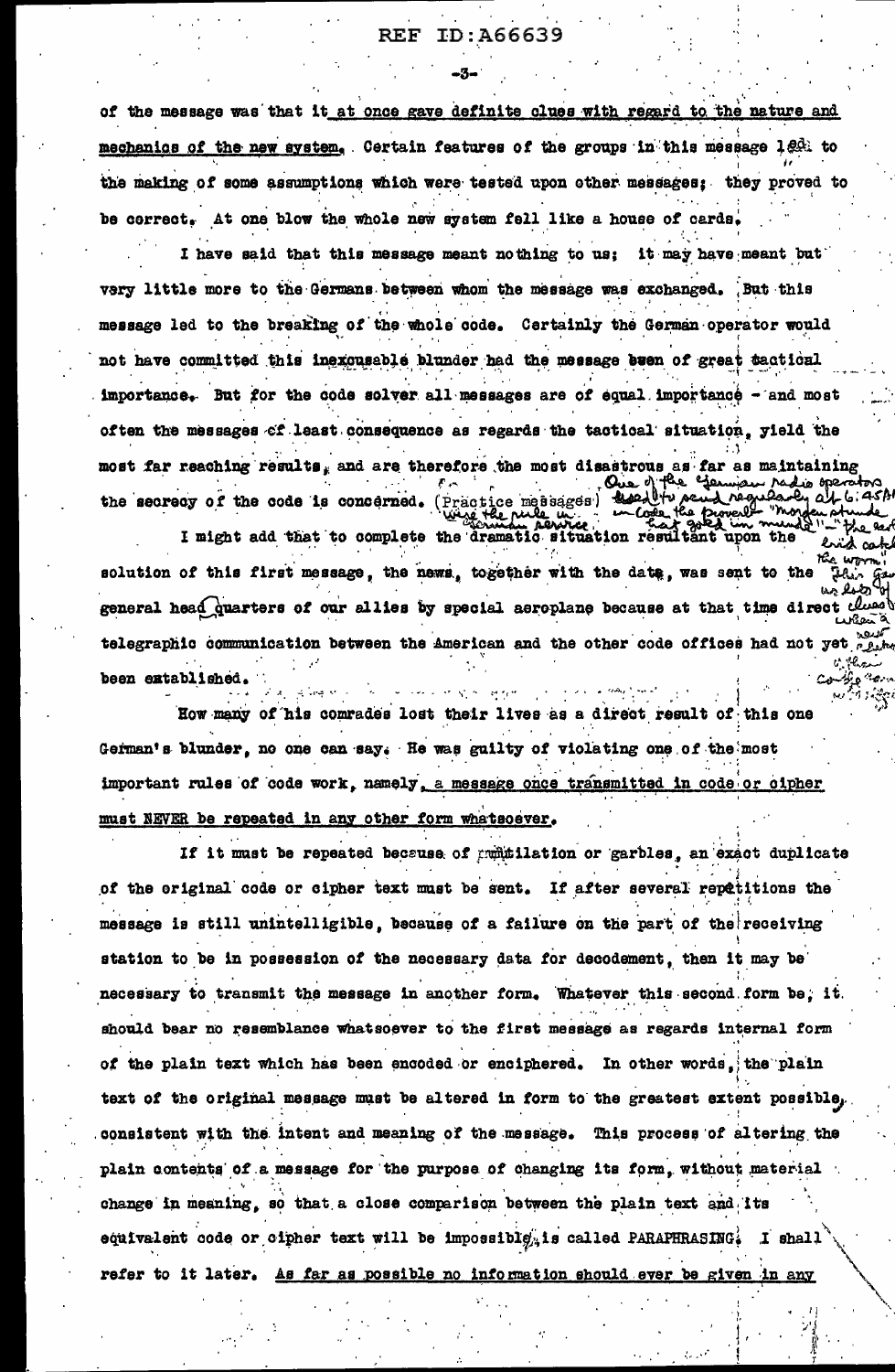# **REF ID:A66639**

plain text communication, code, or cipher message which may connect it in any way with a message previously sent. Of course, I need hardly add that a message once sent in code or cipher must never be repeated in plain text under any circumstances there is no exception to this rule. The danger of such a procedure is so obvious that it is hard to conceive of any normal thinking person doing it. Yet, let me tell you of an actual instance. (Caso 2) I count recall it at the moment.

It seems hardly necessary to say that the insertion of plain text in code or cipher text is so highly dangerous that it should never be done under any circumstances. Of course it is possible that in a long report, only one or two prragraphs might be secret, in which case, the rest of the report could be sent in plain text, providing that the plain text matter will give no clue whatever to the encoded or However, the best plan of all would be to make them separate. enciphered matter. The insertion of any signs, abbreviations, or punctuation should be absolutely prohibited. This would seem obvious but let me tell you of an instance in which the insertion of an abbrevistion lead to the solution of a message. (Case 3).

The plain text and code or cipher messages should never appear on the same sheet of paper; in the event of the loss of the papers or their capture, there would be less likelihood of the two being compared. As soon as a message has been encoded or decoded, all the work sheets used in the process must be destroyed by burning in strict accordance with the regulations set forth. A waste basket in a code room is the most dangerous article of furniture in it.  $\int$  If it is necessary to keep an exact copy of the plain text, the same should be kept in the coding room and guarded with as much secrecy and care as the code itself. Where a plain text copy of the message must be furnished to departments whose files are not secret, the plain text must be carefully paraphrased.

The work of paraphresing requires considerable skill and practice, and in the case of matters of very great importance, the paraphrasing should be done or supervised by the higher officers. In all cases the paraphrasing must be done before the message leaves the coding room.

To many of you paraphrasing a message is more or less unfamiliar, and it might be advisable for me to give an illustration. It will do no good to change merely the order of a word or two in each sentence. The entire form of the message must undergo the change. The message should be altered by the substitution of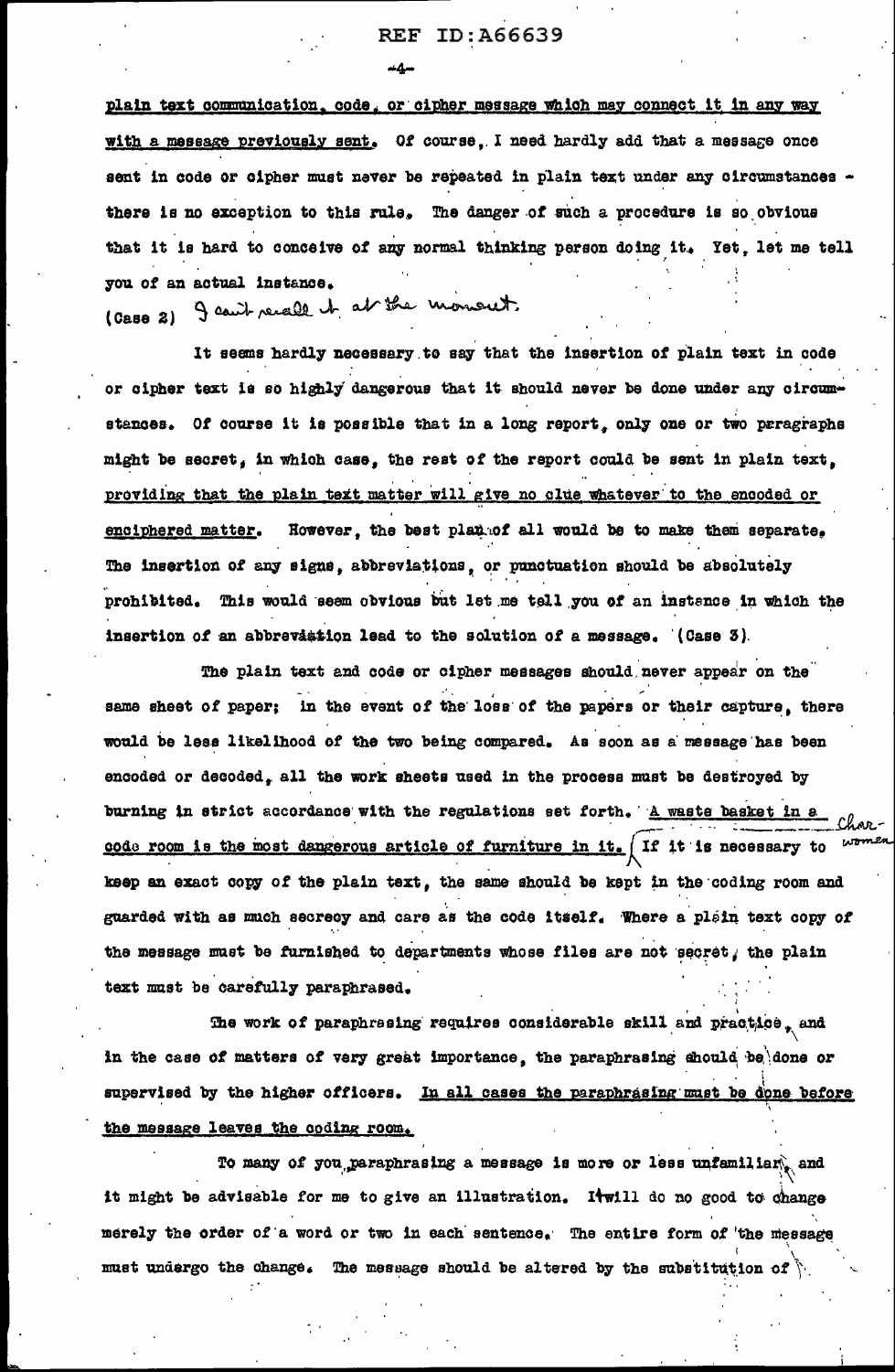# **REF ID:A66639**

synonyms, the elaboration of phrases, the change from active to passive voice and vice versa, atc. all of which should be without essential change in the significance of the message. Then the sentences may be shifted about so that the final result bears very little resemblance to the original form of the message. The best way of approaching the task is first to read the message over very carefully in order to get a clear idea of its meaning. Once that is done the principal ideas are to be expressed in a form as different as possible from the original , tithout material alteration in the intent of the message. (Case 4)

With all these precautions, it hardly seems necessary to remind you that encoded or enciphered messages must never be filed with their equivalent plain text. I have personal knowledge of such an instance.

All the precautions that I have mentioned so far are of grgeneral nature. but I must add one more: NEVER SEND CODE OR CIPHER MESSAGES BY WIRELESS OR BY ANY MEANS SUSCEPTIBLE OF EASY INTERCEPTION WHEN A MORE SECRET MEANS IS AVAILABLE AND WHEN THE MATTER DOES NOT REQUIRE IMMEDIATE ATTENTION. If there are reports upon matters of no particular importance at the moment, they might better be sent by courier or through the regular channels rather than transmitting them by wireless. The reason for this is that the greater the amount of traffic an enemy can intercept. the greater his chances for breaking into the code. Furthermore, the enemy may in certain cases gain valuable information merely from the number of messages sont and their length, without being in a position to read a single one of them. That applies more to military affairs. I suppose, than naval. It may be interesting to you to learn a few facts bearing upon this phase of the question by giving you an instance was to park water paragraphes, from the recent war. (Caso 5) the Gen

I should think that it would be wise to regulate the amount of traffic during an actual state of war so that the enemy can draw no conclusions from the number of messages. In regulating the amount of traffic, routine messages such as daily or weekly reports, especially if they are of set forms, must be sent by other means. They are highly dangerous because of the similarities of contents. There is a method of breaking into a code, called the Analogy Method, which makes use of just such messages.

 $(Case 6)$ 

The sending of short messages should be avoided because the nature of such messages is rather limited and if they are apt to be very frequent they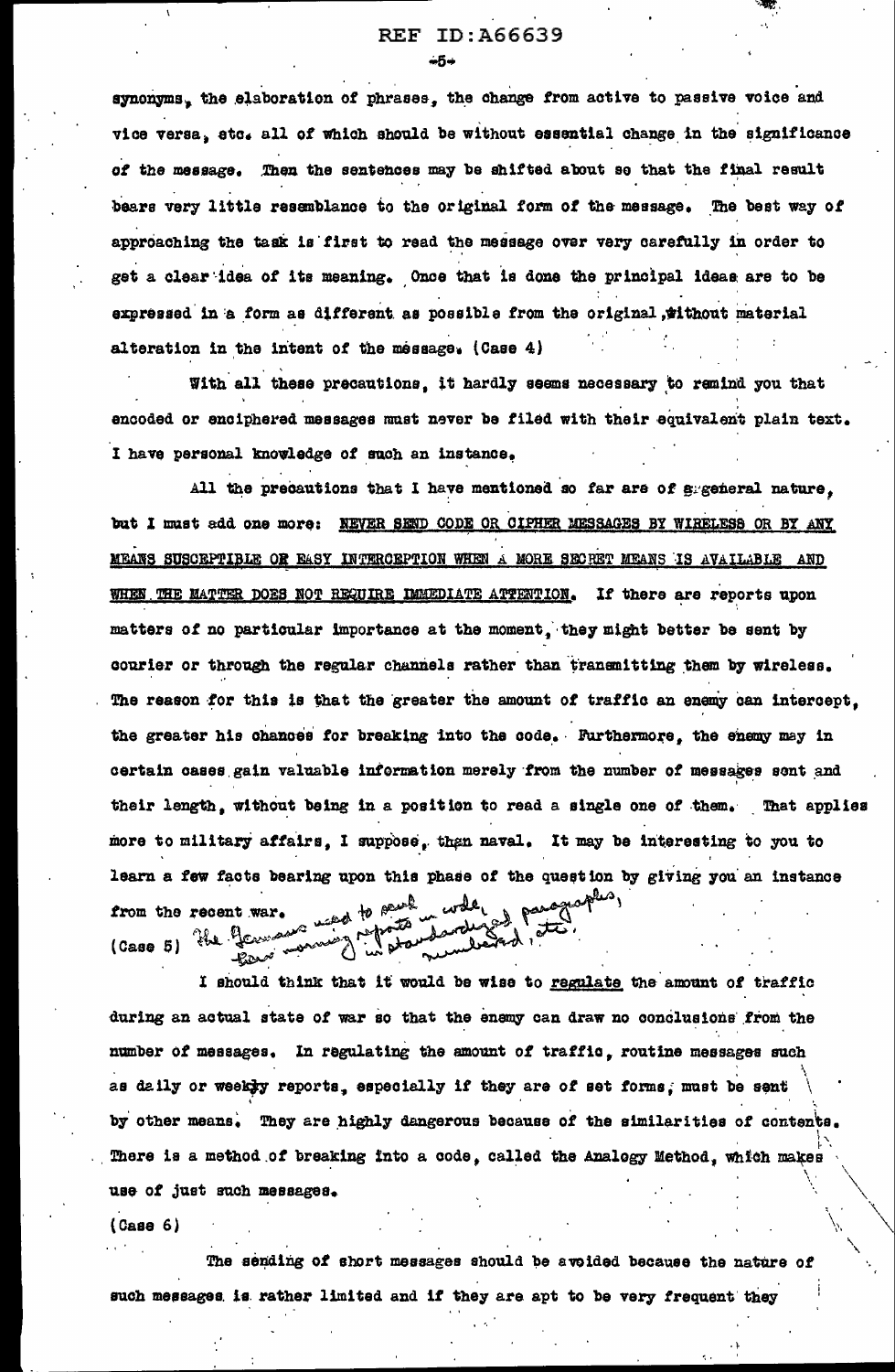constitute favorite points of attack. (Case 7.)

One way to eliminate this danger is to make good use of the dummy groups: but their use must be judicious.  $(Case 8.$ 

—na

The use of dumnies is to be emphasized, especially in phrases or between words likely to be repeated several times in the same messages or in several messages. They must be employed in the spelling of such words as are not present in the code.

Avoid the use of words and phrases not in the code when other words or phrases with the same significance are present, because it is absolutely necessary to avoid spelling out words or phrases as much as possible. There are advantages in spelling out such words when it is unnecessary and moreover such procedure opens the way for an attack by the enemy because it has been found that the spelling groups in a code constitute that weakest elements of the ands. The fewer spelling groups used the more secute will be the code. It may sound far-fetched to you if I tell you that the code man after a careful study of the text of a considerable number of massages. is able to determine, for the majority of the groups that appear, which cress represent punctuation; which, spelling groups; which, military or naval units, etc. In the case of the spelling groups after a sufficient number of them have been classified as being spelling groups, there is involved only a more or less simple case of substitution cipher. Once a few of the spelling groups have been solved a great break has been made into the code. Remember then, use the spelling groups as little as possible, and when they must be used exercise caution and use your best judgment.  $(0a$ ses 9 and 10)

Another rule, which seems almost too obvious to mention, is that all operations applying to the system of enciphering, or encoding, must be completed. If there are three operations necessary, it would be highly dangerous to leave off one of them, say the final one. I know of two cases in which an encipherer, either through carelessness or a foolish belief that one operation was sufficient. left off the final operation in enciphering. The results were most disastrous.

After a consideration of the general principles and rules that apply in the preparation of messages. we come to a discussion of some special and detailed features.

I suppose. if I were asked what is the most important of the manor rules with regard to all cryptographic psocesses, for the purposes of making them secure. I should say that it is the principle of random selection or use of anything pertaining to the system. I do not know how to impress upon you the importance of this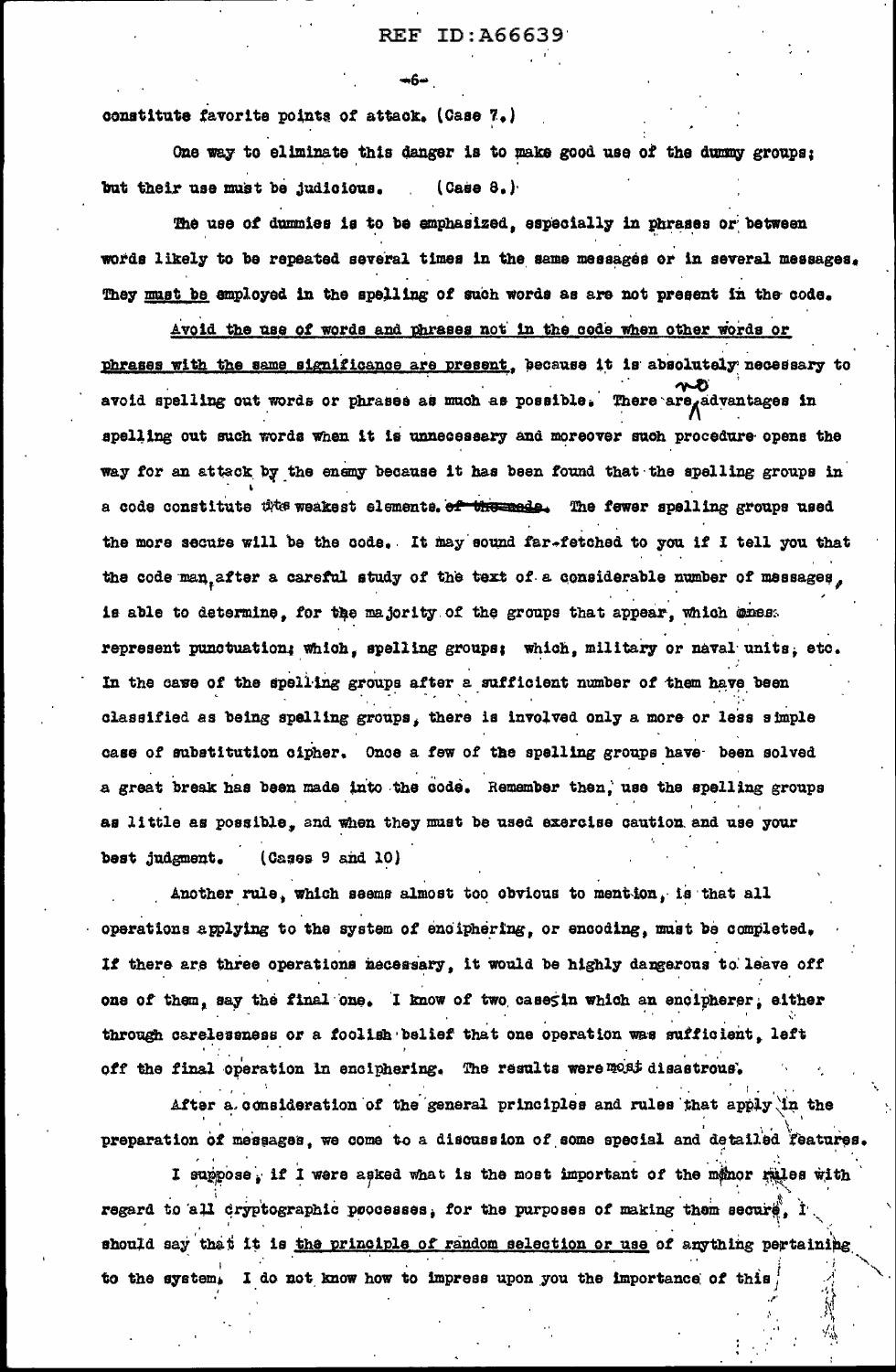$-7-$ 

principle. One of the factors which most often led. to a first break into the German systems, was the methodicalness of the German mind. The typical German mind is so fascinated with the idea of doing everything systemically and in ascordance with a set form that everything he does must be done according to system; then when he has once adopted a system he never departs from it unless it is specifically called to his attention. It was his slavish adherence to set forms that most often gave the leading clues. And if he was told that he must vary his procedure, he varied it according. to a system!!

I must confess however, that our own forces were not a great deal better in this respect than the German. Time and again we called attention to the flagrant violations of the rules by men in this regiment or that regiment. But the seriousness of the violations. I am sorry to say, was little appreciated by the superior officers of the men who were guilty. You know how difficult it is to get action on things like this through the usual channels. The men in action think that there are a lot of old fogies back at head quarters, who have nothing to do but amuse themselves getting up a lot of "fool rules and regulations" with which to peater them. They say to themselves "How the devil can the enemy get anything out of a code message that is nothing but a jumble of letters? If this thing were not safe they would not give it to us". It may be that it is pyschologically impossible to make most men realize the seriousness of the hundred and one minute precautions that must be observed, except by actually letting them see how solutions are achieved from the most slender of threads and far fetched clues.

For example, in almost every code for secret communication, alternates or variants for the most frequently used groups are given. I cannot tell you how difficult it is to get operators to use these variants and use them at random. A systematic selection of those variants would be dangerous. For example at first the German operators had the idea that if a word, or a spelling group, or a punctuation sign occurred several times in a message, the variants were to be used in succession, the first one the first time it was used, the second the second time. etc. Or if the group was only used once in a message, the first variant was to be used. Such a procedure as the latter does not accomplish the purpose for which the variants are intended. (Case 11)

Another source of danger is the repeated use of the same expression, whether it be in the beginning, middle, or end of message. I wonder how many of you realize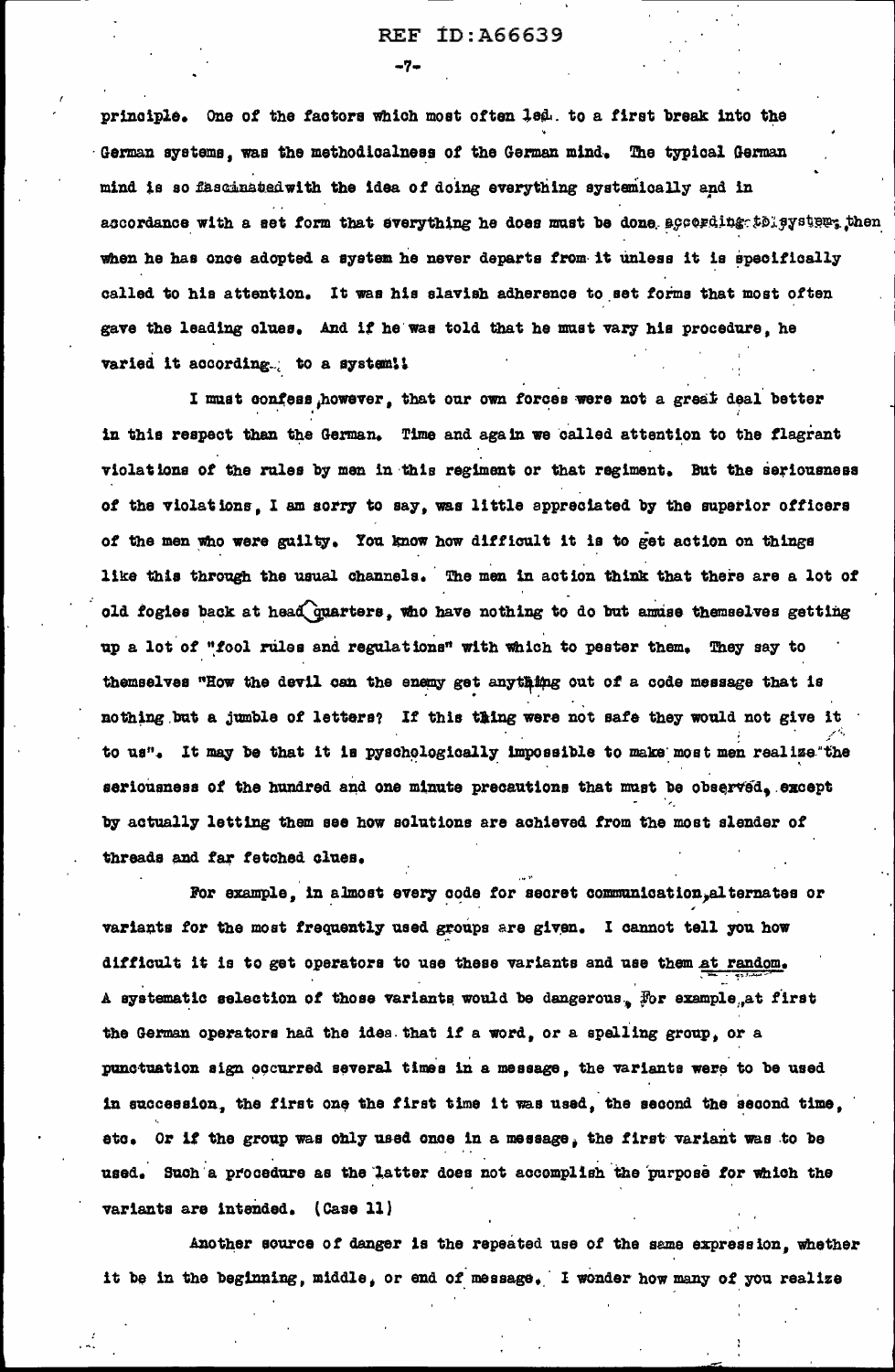-8-

the danger involved in such important parts of a message as the address and signature. In cipher work especially, these two parts of a message are always the first to be attacked. Now if, as often happens, messages contain the same addresses and signatures many times. solution is particularly easy in certain forms of ciphers. For example,

one of the safest ciphers I know can be solved if one has two even sheet messages in responsive short messs the same key  $\hat{M}$  in which the signature is the same. And recently we solved another cipher. which was heralded, even by other experts, as being absolutely indecipherable by taking advantage of the fact that the addresses of the messages were in cipher too, even though they were all different. It is not so much the fact that addresses or signatures are dangerous as the fact that the beginnings and ends of messages are always weak points. It is just as dangerous, if not more so, to have a more or less set form of beginning message such as "Acknowledging your message number so and so" or "Referring to your message number sp and so". The only guiding point in such matters can be - avoid all atementyped expressions and adhere to no regular forms in doing anything in cryptographic <u>work.</u>

The use of punctuation in a code or cypher message, except where the sense would be ambiguous without it, should be avoided. I should say that one of the greatest sources of clues in our work on the German Trench Codes lay in the excessive use of all forms of punctuation by the German operators.

There is one more caution that I might mention. Never give the enemy a chance to make any deductions with respect to the contents of any messages if it can possibly be avoided. Let us suppose for example that the units of a squadron are in maneuvers. A short message followed by a certain maneuver would enable a vigilant enemy to make certain deductions as to the contents of the message which dictated the movement. Similarly a message sent from A to B. followed by a short message from B to A. followed by a repitition of the first message by A would certainly indicate a request for repetition on the part of B. Or a long message sent by A, then a short message from B followed by a repêtition of the first message from say the thirtieth group would certainly indicate a statement from B to A to the effect that the message was intelligible from the thirtieth group on. All such clues must be suppressed.

I have referred once before to the dangers of short messages. A short message from A to B followed by a longer message from B to  $A$ , say within ten or fifteen minutes<sub>)</sub> would indicate that possibly "question and answer" had been exchanged between the two stations. By watching these short messages the initial groups are apt to be easly solved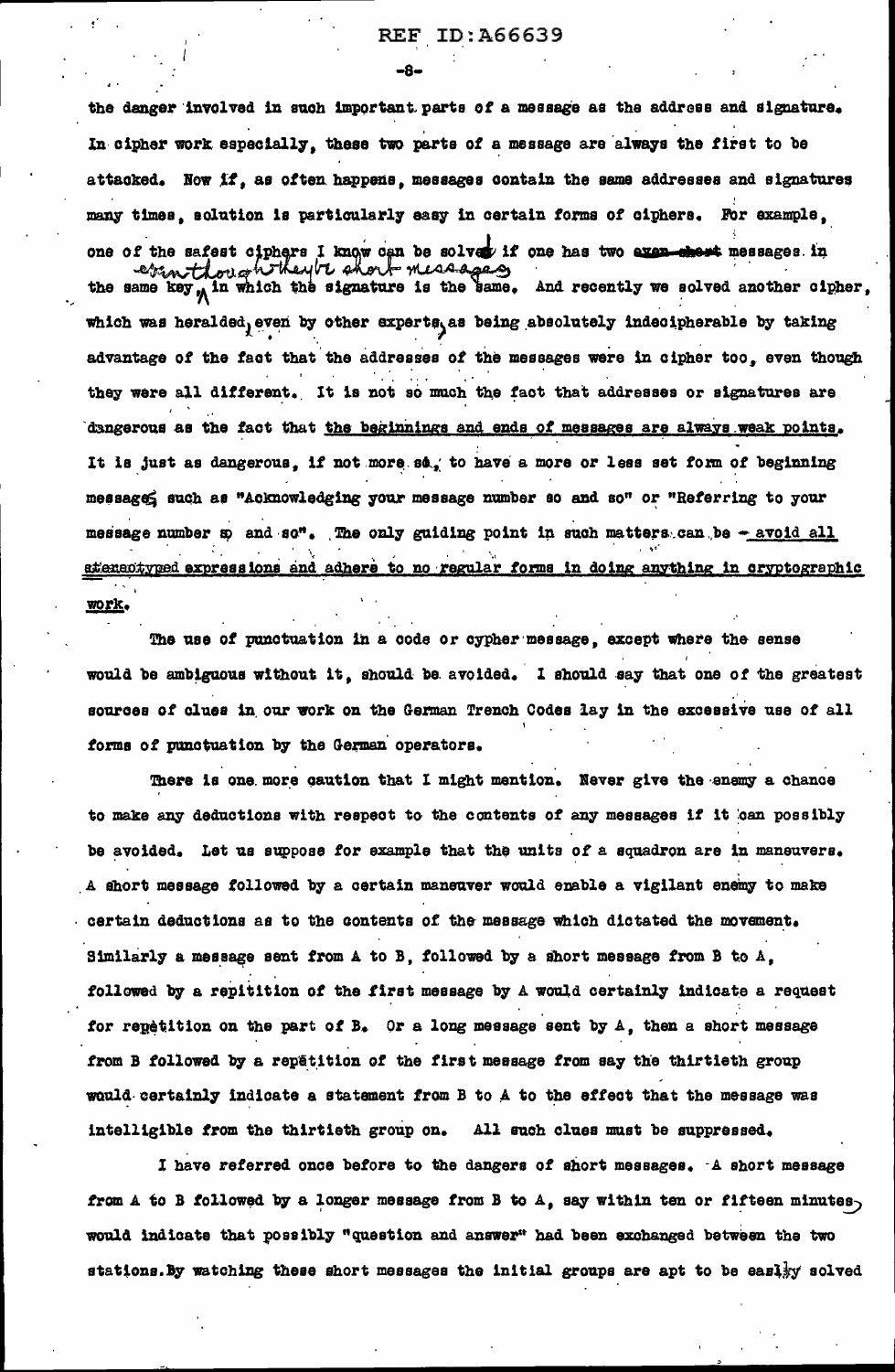because questions most often begin with interrogatives such as "When" "Where" "How" or verbs such as "Is" "Are" "Have" etc.

Those responsible for the use of code, books should regard it as part of their duties to send in to head guarters from time to time a list of words or phrases which are not present in the code and which are used sufficiently to warrant their being incorporated. In this connection I may tell you of the most peculiar anomaly of the German trench code. It had no word for code book. Consequently, every reference to it had to be spelled out. Now it was the regular practice to notify the stations, after a new code book went into effect, to return the old codes. Consequently, in the traffic the first day of the life of a new code one or more messages could always be found instructing the stations to send back the old code books. Since the word Code Book had to be spelled out, the finding and solving of such a message at once enabled us to make a great hole into every new code. If I were asked what word in all the German messages gave the most useful clues to solution. I should say it was this word "Satzbuch". This went on for over two years-all for the lack of a man with sufficient initial and regard for his duty to inform the proper authorities. (Case 12)

I have told you about some of the things which helped us in our work on the German codes and ciphers used on the battle front, and have hinted at successes. Of our failures, I have told you nothing - and they were many. I am of the opinion and have good reason to suspect, that toward the end of the war the German intelligence department gave special courses of instruction in the use of code and cipher to the operators in charge of transmitting communications. The reason I suspect this is that as time went on the material became increasingly difficult to solve in spite of our continued experience with the material. The enemy evidently came to a realization of the importance of the correct use of their codes and ciphers and the result was that a most rigid descipline in communications came to be enforced. They even had inspectors whose duty it was to go from station to station and correct the errors) being committed. One amusing incident in this connection may interest you. (Case 12.)

The idea of having an inspector or a sort of a "Security service" is fundamentally a very excellent one. The security service should be, it seems to me. a branch of the Code and Signal Section, because they are in a better position to realize all the mistakes and pitfalls and the seriousness of violations of the rules and they should also be able to keep a close watch over all the traffic. Such a department might seem superfluous but I believe that in the end it would more than